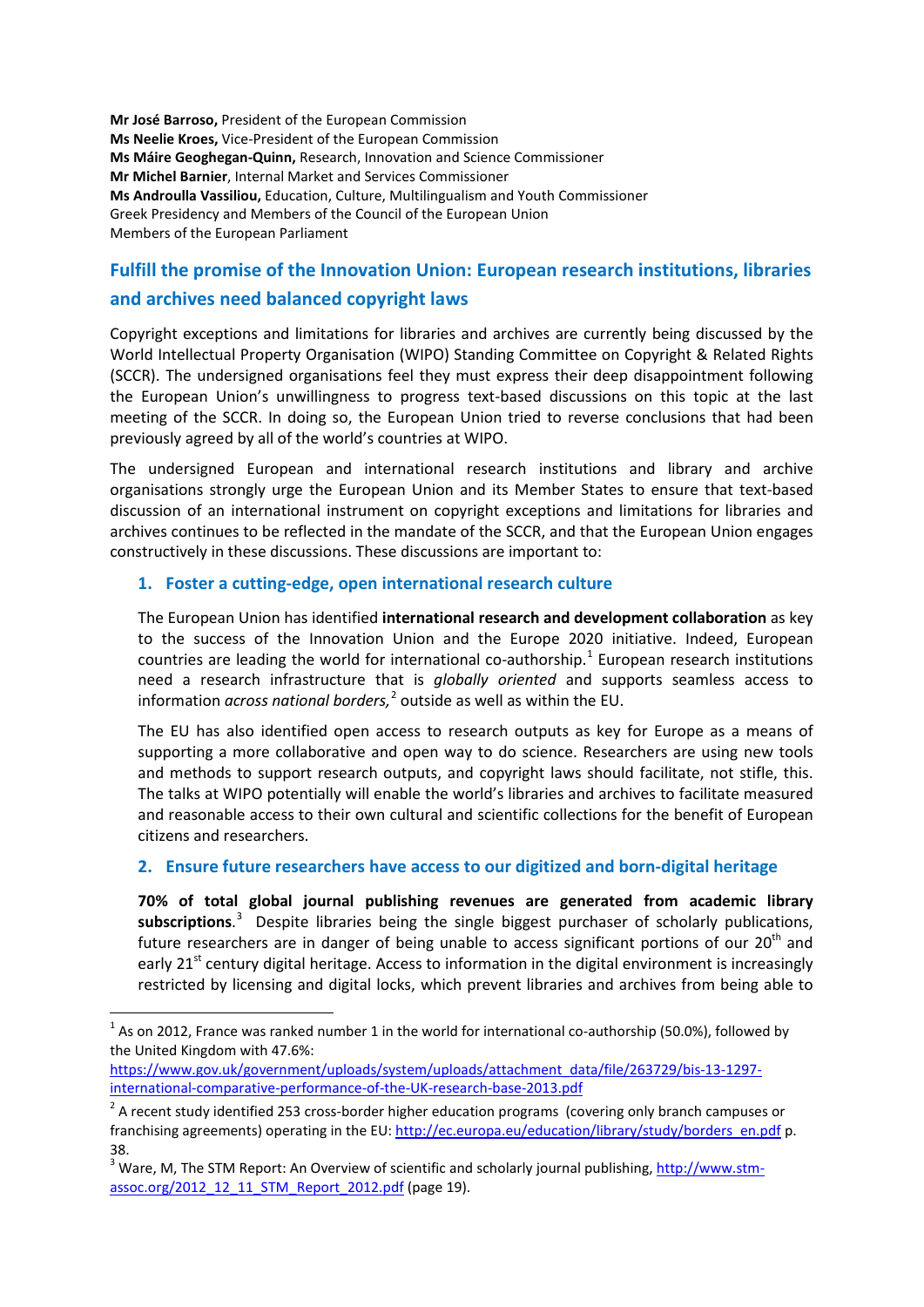preserve culture and research outputs for the future. National approaches to this problem fall short, because the digital information that researchers are accessing is now global.

#### **3. Make European cultural heritage globally accessible**

European libraries and archives possess rich collections that are important for the research and study of history and culture within Europe, and its historical influence on other cultures and societies. Today populations are mobile and multicultural. The internet holds the promise for libraries and archives to provide access to Europe's collections globally, and to enable Europeans to access culturally important materials held by libraries and archives outside Europe, thereby enhancing global scholarship and learning.

#### **The copyright challenges for libraries and archives**

Copyright laws stop at the national border, both within the European Union and elsewhere, frustrating the efforts of libraries and archives whose mission is to ensure that people, regardless of their location and regardless of their means, have the potential to access Europe's culture, history and scientific research. The European Union's strong objection to text-based discussions of copyright exceptions and limitations at WIPO is particularly concerning in light of the Commission's own ongoing consultations about updating Europe's copyright laws, to better serve its Single Market.

The aspirations of the Internal Single Market are to support innovation, increase productivity, ensure the seamless flow of information and access to knowledge within EU borders, as well as encourage the creation of new copyright-protected works. Robust copyright exceptions and limitations are essential to this.

#### **The international copyright framework is not working**

The European Union has stated at SCCRs that the existing international copyright framework provides sufficient policy space for domestic copyright exceptions and limitations for libraries and archives *[link]*. Libraries, archives and research institutions at the most recent meeting of the SCCR provided ample illustrations of the challenges they face in the cross-border internet environment, where national exceptions are no longer enough [\[link\].](http://blogs.ifla.org/sccr/) In short:

- Under the existing treaties, copyright protections are **mandatory** while copyright exceptions are **optional**. This entrenched imbalance results in a patchwork approach to copyright exceptions in domestic copyright laws, with the public interest in education, scholarly research and innovation, and cultural preservation de-valued, in contrast with private interests.
- Increasingly, national copyright exceptions do not apply for libraries and archives. Licence terms set by publishers, often from other countries, override many exceptions in domestic copyright laws, and these terms can vary widely from licence to licence.
- This patchwork of national exceptions and the complexity of the licensing environment are frustrating international research collaboration, and placing libraries and archives in an ambiguous position as they try to lawfully fulfill their mission.

The undersigned organisations believe that a balanced and effective international copyright framework should support robust discussion of exceptions and limitations to copyright, as well as protections for creators. **This can only be to everyone's benefit.** We ask the European Union to continue discussions of international copyright exceptions and limitations for libraries and archives at WIPO in good faith, and progress Committee work towards an international solution.

Yours sincerely,

[list of signatories on the next page]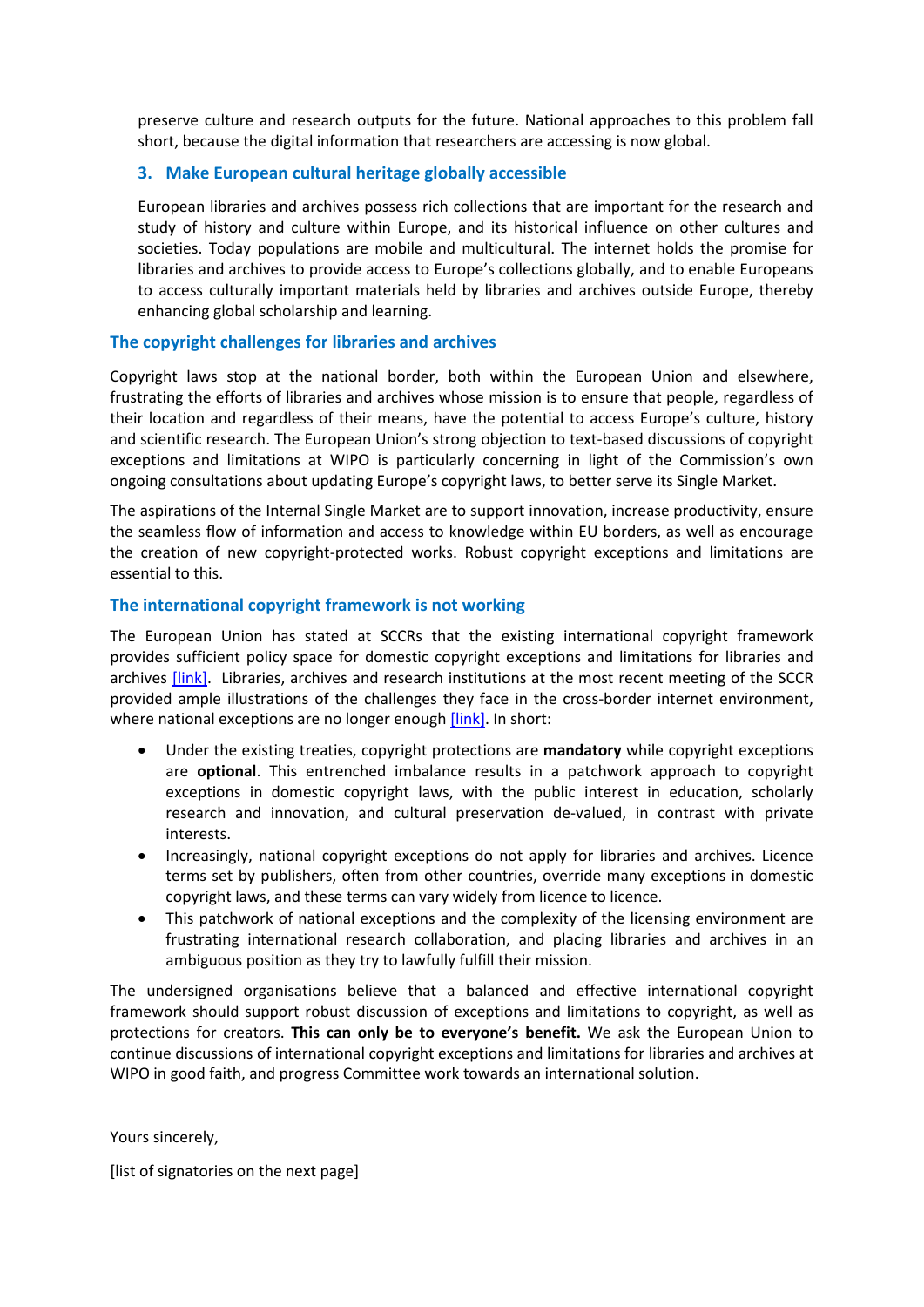







# And:

- [Scottish Council on Archives](http://www.scottisharchives.org.uk/) (SCA)
- [Chartered Institute of Library and Information Professionals](http://www.cilip.org.uk/) (CILIP) (UK)

Information and Libraries

- [European Bureau of Library Information and Documentation Associations](http://www.eblida.org/) (EBLIDA)
- Poznańska Fundacja Bibliotek Naukowych |[Poznan Foundation of Scientific Libraries](http://www.pfsl.poznan.pl/en) (Poland)
- Stowarzyszenie EBIB |[EBIB Association](http://strony.nowyebib.info/stowarzyszenie/home) (Poland)
- [City of Malmo Public Library](http://www.malmo.se/stadsbibliotek) (Sweden)
- [Karisma Foundation](http://karisma.org.co/) (Colombia)
- [Federación Española de Sociedades de Archivística, Biblioteconomía, Documentación y](http://www.fesabid.org/)  [Museística](http://www.fesabid.org/) (FESABID) (Spain)
- [Svensk Biblioteksförening](http://www.biblioteksforeningen.org/) (Sweden)
- [University of Westminster](http://www.westminster.ac.uk/) (UK)
- Lithuanian College Library Association
- [Universitat Politècnica de Catalunya BarcelonaTech](http://www.upc.edu/?set_language=en) (UPC) (Spain)
- [Mykolas Romeris University](http://www.mruni.eu/en/) (Lithuania)
- [Lithuanian Library for the Blind](http://www.labiblioteka.lt/en/) (Lithuania)
- [The Libraries and Archives Copyright Alliance](http://www.cilip.org.uk/cilip/advocacy-awards-and-projects/advocacy-and-campaigns/copyright/laca-libraries-and-archives) (LACA) (UK)
- [ANABAD-Aragon](http://www.anabad.org/ut-aragon.html) (Bibliotecas, Archivos, Centros de Documentación y Museos en la Comunidad Autónoma de Aragón) (Spain)
- [Lithuanian Research Library Consortium](http://www.lmba.lt/en) (LMBA)
- [Bibliothèque nationale et universitaire, Strasbourg](http://www.bnu.fr/en/) (France)
- [University of Kent](http://www.kent.ac.uk/) (UK)
- [Australian Library & Information Association](https://www.alia.org.au/) (ALIA)
- [Australian Libraries Copyright Committee](http://libcopyright.org.au/) (ALCC)
- [University of St Andrews Library](http://www.st-andrews.ac.uk/library/) (UK)
- [Stowarzyszenie Bibliotekarzy Polskich](http://www.sbp.pl/en) | *Polish Library Association*
- [Biblioteca de la Universidad del País Vasco](http://www.biblioteka.ehu.es/) / Euskal Herriko Unibertsitatea (Spain)
- [Universidad de Almeria](http://cms.ual.es/UAL/universidad/serviciosgenerales/deportes/index.htm) (Spain)
- [Siauliai county Povilas Visinskis public library](http://www.savb.lt/en/) (Lithuania)
- [University of Extremadura](http://www.unex.es/conoce-la-uex/estructura-academica/centros/veterinaria/contenido_portlets_configurables/car_20090327_001/car_20090327_006/informacion-varia/doc_20100225_001) (Spain)
- Klaipeda County [Ieva Simonaityte Public Library](http://www.klavb.lt/en/) (Lithuania)
- [Vereinigung Österreichischer Bibliothekarinnen und Bibliothekare](http://www.univie.ac.at/voeb/php/) |Association of Austrian Librarians
- **[National Library of the Czech Republic](http://www.en.nkp.cz/)**
- [Middlesex University London](http://www.mdx.ac.uk/)
- [Moravská zemská knihovna v Brně](http://www.mzk.cz/) (Moravian Library Brno) (Czech Republic)
- [Kaunas College](http://www.kaunokolegija.lt/) (Lithuania)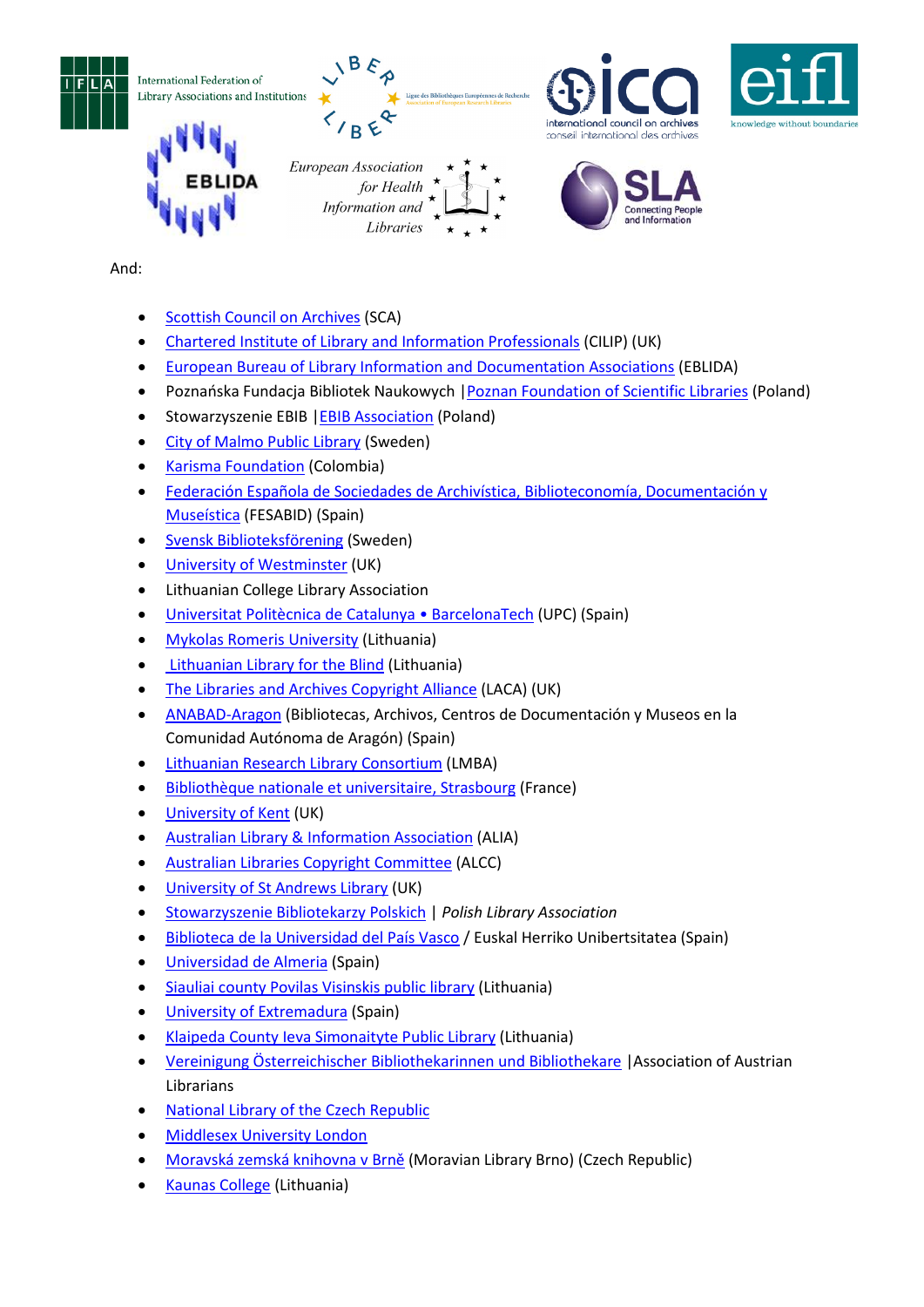- [CRAI Universitat de Barcelona](http://www.bib.ub.edu/en/) (Spain)
- [German Library Association](http://www.bibliotheksverband.de/)
- [Památník národního písemnictví](http://www.pamatniknarodnihopisemnictvi.cz/) (Czech Republic)
- [Research Institute of Geodesy, Topography and Cartography](http://www.vugtk.cz/) (Czech Republic)
- [Municipal Library Chodov](http://www.knihovnachodov.cz/) (Czech Republic)
- [Ufficio di Biblioteca dei dipartimenti di Area Medica](https://www.med.unipmn.it/biblioteca) (Italy)
- [Kolping University of Applied Sciences](http://kolegija.kolping.lt/about-us/) (Lithuania)
- [Kaunas County Public Library](http://www.kvb.lt/) (Lithuania)
- [Biblioteca "Water Bigiavi" -](http://biblioteche.unibo.it/bigiavi) Università di Bologna (Italy)
- [National Medical Library](http://www.nlk.cz/) (Czech Republic)
- [Slovak Librarians and Libraries Association](http://www.infolib.sk/sk/spolok-slovenskych-knihovnikov-kniznic/) |Spolok slovenských knihovníkov a knižníc (Slovakia)
- [Austrian Library Association](http://www.bvoe.at/en) | Büchereiverband Österreichs
- [Šiauliai State College](http://www.svako.lt/en) (Lithuania)
- [University of Library Studies and IT \(UniBIT\)](http://www.unibit.bg/en) (Bulgaria)
- The Library of the city Olomouc (Czech Republic**)**
- Kauno technikos kolegija | [Kaunas University of Applied Engineering Sciences](http://www.ktk.lt/cgi-bin/svetaine.pl?nr=0&kalba=3) (Lithuania)
- [Krajska Knihovna v Pardubiich](http://kkpce.cz/cs/) (Czech Republic)
- [Electric Library Consortium of Armenia](http://www.eifl.net/armenia/) (ECLA)
- Lithuanian Library of Medicine
- [National Library of Lithuania](http://www.lnb.lt/)
- North Bohemian Research Library (Czech Republic)
- [Siauliai University Library](http://biblioteka.su.lt/en/) (Lithuania)
- [National Electronic Information Consortium](http://www.neicon.ru/) (NEICON) (Russia)
- Municipal Library of Opočno (Czech Republic)
- [Canadian Library Association](http://www.cla.ca/) (CLA)
- Technical University of Liberec Library (Czech Republic)
- [Slovenian Library Association](http://www.zbds-zveza.si/eng/?q=node1/1)
- [Associazione Italiana Biblioteche](http://www.aib.it/)
- [Università di Napoli "Parthenope" –](http://biblioteca.uninav.it/) Biblioteca central (Italy)
- [Latvian Librarians Association](http://www.lnb.lv/en/librarians/latvian-librarians-association)
- Network for InterLibrary Document Exchange (NILDE)
- Svaz knihovník[ů a informačních pracovníků České republiky](http://www.skipcr.cz/) Association of Library and Information Professionals of the Czech Republic (SKIP)
- [Associazione Nazionale Archivistica Italiana](http://www.anai.org/) (Italy)
- Uni[versidad Politécnica de Cartagena](http://www.upct.es/) (España)
- Università degli Studi di Genova Dipartimento di Giurisprudenza (Italy)
- Knihovna Kroměřížska (Czech Republic)
- [Mondragon Unibertsitatea Library](http://www.mondragon.edu/es/biblioteka) (Spain)
- [Konferencja Dyrektorów Bibliotek Akademickich Szkół Polskich](http://kangur.uek.krakow.pl/kdbasp/) | Conference of Heads of Academic Libraries in Poland
- Universidad Nacional de Educación a Distancia Biblioteca (Spain)
- [National and State Libraries Australasia](http://www.nsla.org.au/) (NSLA)